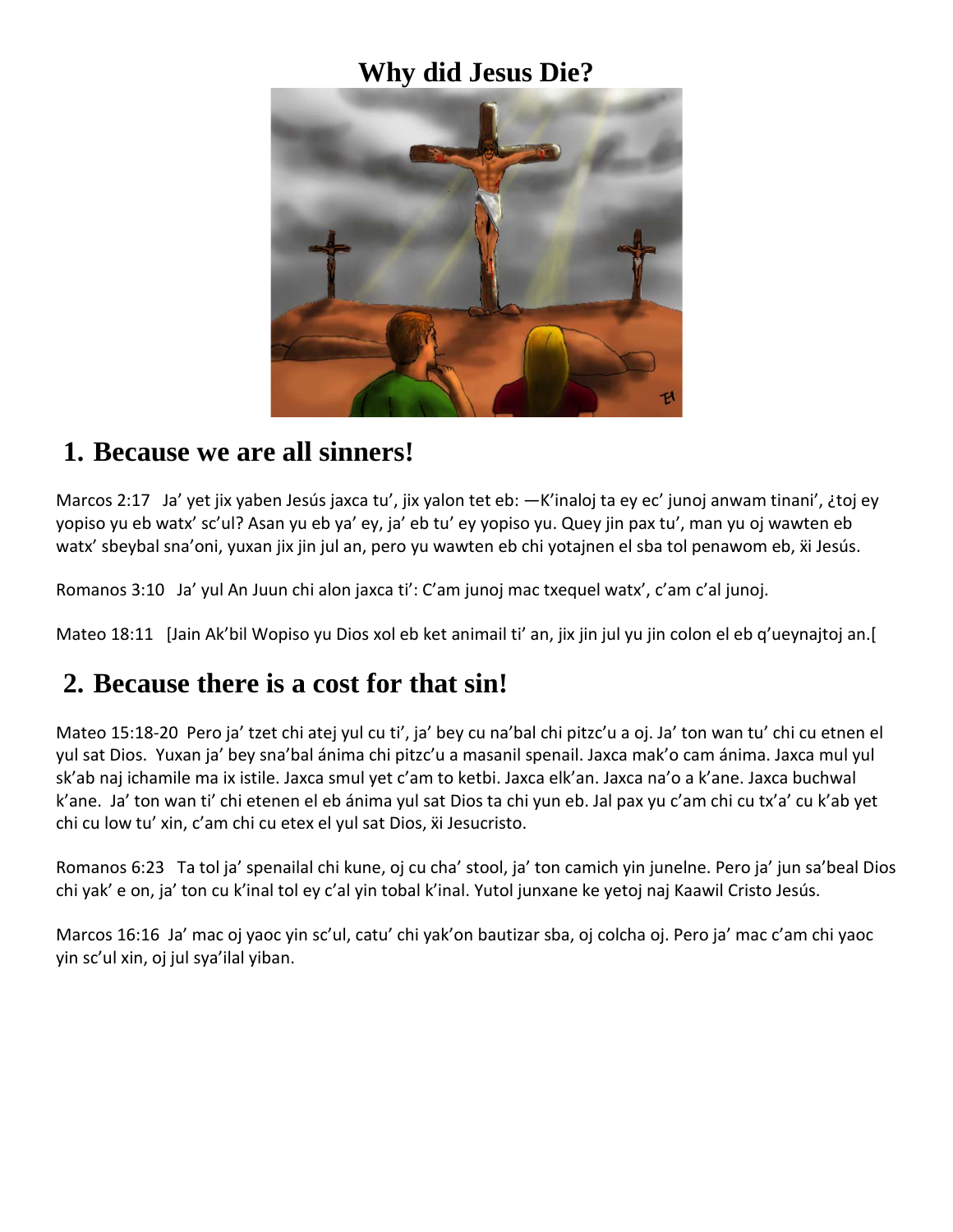

**There is a cost for sin!**

# **3. Because Jesus died and paid for our sins on the cross!**

Mateo 1:21 Ja' jun unin oj aloj tu', winaj unin. Oj ja wak' yij sbi Jesús, yutol ja' oj colon el eb sconob xol spenail, xi jun ángel tu' tet naj José.

Romanos 5:8 Pero jix x'ox smiman scam c'ulal Dios e on yutol ja' naj Cristo jix yak' cam sba ku yet caw penawom jon to.

Juan 3:16 Yu caw ey scam c'ulal Dios yin eb yul yiban k'inal ti', yuxan jix yatej jun q'uetxan Sc'aal. Ja' mac txequel chi yaoc sc'ul yin naj Sc'aal Dios tu', man oj q'uey el oj, ey sk'inal yin tobal k'inal. 17

Mateo 18:11 [Jain Ak'bil Wopiso yu Dios xol eb ket animail ti' an, jix jin jul yu jin colon el eb q'ueynajtoj an.[

## **4. Salvation is a free gift, not by good works. You must take God's word for it, and trust Jesus alone!**

Hechos 4:12 C'am junoj xa mac chi ske' cu scoloni, yutol ja' bey yul yiban k'inal ti', c'am junoj mac txequel jix ak'le yopiso yu Dios yak'on colbanile, asan Jesús,  $\ddot{x}$ i naj Pedro.

Efesios 2:8-9 Yu swatx' c'ulal Dios jix cu colchai, yu chi kaoc cu c'ul yin. Ja' jun ti', manaj jon jix cu wa'ne, yutol asan Dios chi sa'on e on. 9 Man yu oj junoj tzet watx' chi el kuneni, yuxan chi cu colchai. Yu tu' xin, c'am junoj jon chi ske' cu mimanbine cu ba.

Titus 3:5 Yuxan jix cu colcha el yu. Man yu oj junoj tzet watx' jix el kuneni, yuxan jix cu scolo, pero asan yu jix ok' sc'ul Dios kin. Ja' yet jix tx'a'le el cu penail kin, jaxca tol jix cu ali yin yet scaelal. Ja' naj Santo Espíritu jix q'uexon cu na'bal.

## **5. We must put our faith and trust in Christ alone!**